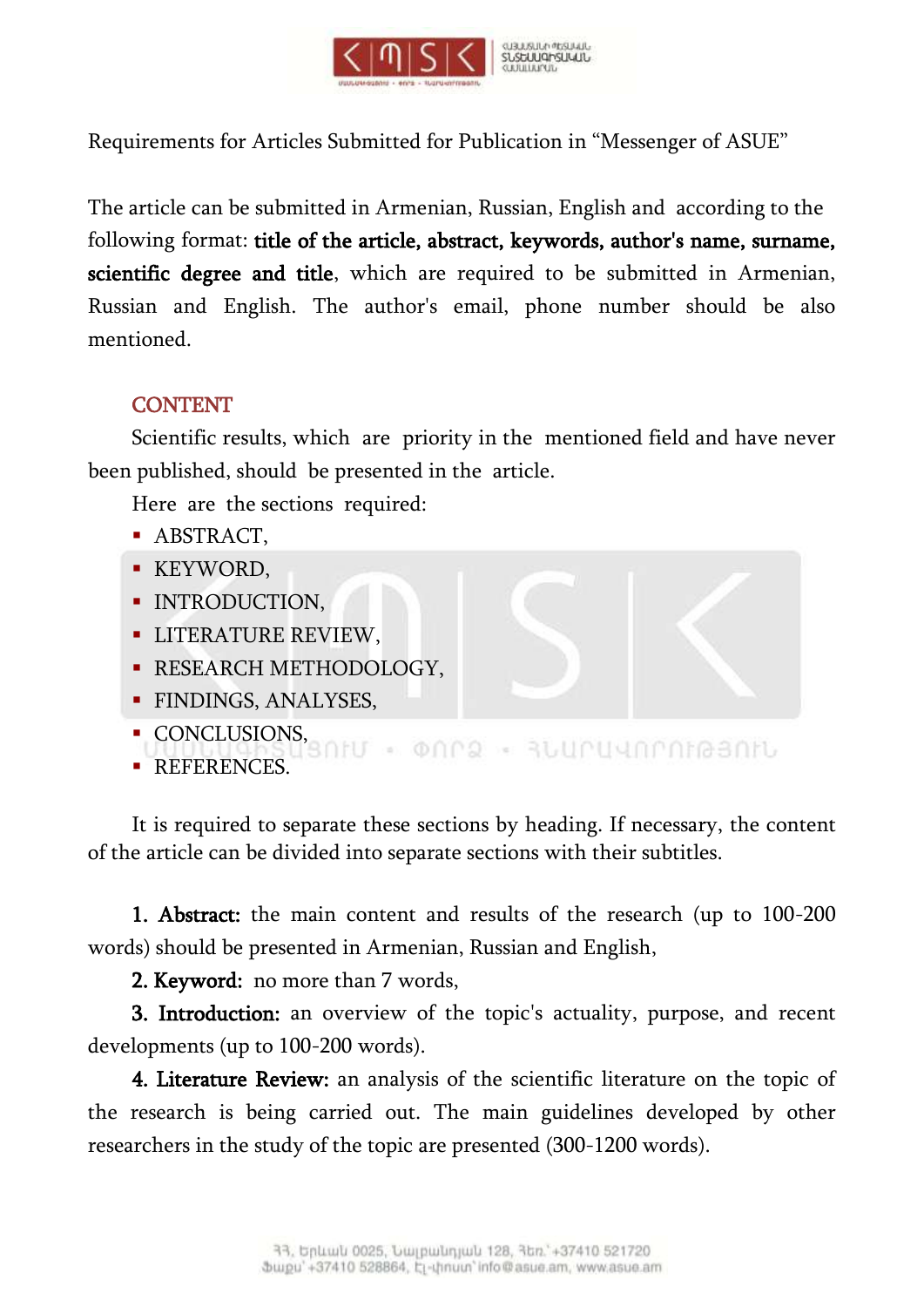

5. Research Methodology: the research methodology and toolkit are presented, justifying the necessity of their selection (200-700 words).

 6. Analyses: The research object's patterns, trends, development directions, obstacles, etc., are identified, which form the main results of the research (1000- 2500 words).

 7. Conclusions: Brief description of the main research results (up to 200-500 words).

8. References: It is presented sequentially in Armenian, Russian, English keeping the alphabetical order. Only sources containing online links are listed at the bottom.

The article can be submitted in the range of 2000-6000 words.

TECHNICAL REQUIREMENTS OF ARTICLE

Font: GHEA Grapalat, font size: 12, line spacing: 1.5, page size: A4, margins: 3 cm left, 1.5 cm right, 2 cm top, 2 cm bottom, references in footnote, in the following order: source author, title, place of publication, year (the issue in case of periodicals) and page. Only sources containing online links are provided in full (link). The charts and tables presented in the article should have editorial permission.

## ARTICLES OF PUBLICATION OF ARTICLE

Submitted articles will be sent to anonymous ("blind") review by two independent experts and will only be available for publication after they receive a favorable opinion. If the scientific and technical requirements are not met, the article will not be published and the opinion of the independent experts will be sent to the author (author group).

The articles reviewed by the anonymous review system should meet the following requirements:

- science,
- **·** originality,
- **actuality**,
- quality.

Science: scientific discussion elements in the publication.

Originality: the results presented in the article should not be known and previously published